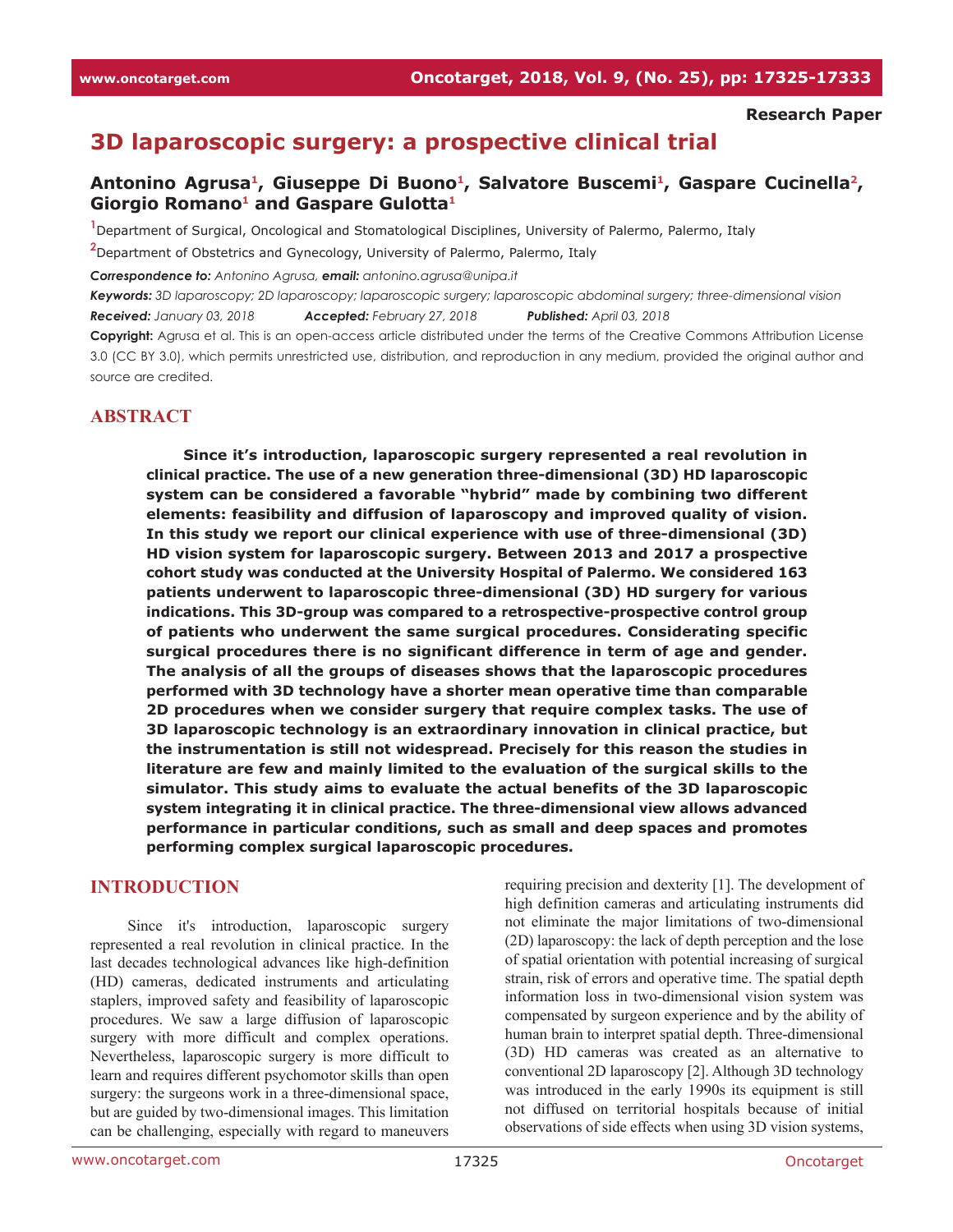| Type of surgery                                                    | Patients data                                                                                       | 2D                                                                                                                         | 3D                                                                                                 | p-value |
|--------------------------------------------------------------------|-----------------------------------------------------------------------------------------------------|----------------------------------------------------------------------------------------------------------------------------|----------------------------------------------------------------------------------------------------|---------|
| Upper GI surgery $(n=46)$<br>achalasia ( $n=30$ )<br>GERD $(n=16)$ | Mean age<br>Gender (M:F)<br>Mean operative time<br><b>Blood</b> loss<br>Complications<br>Conversion | 42.3 (range $21 - 62$ )<br>19:27<br>$115 \text{ min } (80 - 145)$<br><b>NS</b><br>2 esophageal perforation -               | 0 (range $18 - 60$ )<br>20:26<br>$85 \text{ min } (60 - 95)$<br><b>NS</b>                          | < 0.05  |
| Adrenalectomy ( $n=27$ )                                           | Mean age<br>Gender (M:F)<br>Mean operative time<br><b>Blood</b> loss<br>Complications<br>Conversion | 54.2 (range $38 - 74$ )<br>15:12<br>$120 \text{ min } (100 - 240)$<br>splenic capsule lesion<br>perirenal fat              | 5.8 (range $42 - 72$ )<br>13:14<br>95 min $(55 - 210)$<br><b>NS</b>                                | > 0.05  |
| Nephrectomy $(n=22)$                                               | Mean age<br>Gender (M:F)<br>Mean operative time<br><b>Blood</b> loss<br>Complications<br>Conversion | 59 (range $37 - 81$ )<br>12:10<br>195 min $(110 - 290)$<br><b>NS</b>                                                       | 63.2 (range $48 - 79$ )<br>13:9<br>$170 \text{ min } (95 - 310)$<br><b>NS</b>                      | > 0.05  |
| Splenectomy ( $n=12$ )                                             | Mean age<br>Gender (M:F)<br>Mean operative time<br><b>Blood</b> loss<br>Complications<br>Conversion | 42 (range $27 - 64$ )<br>5:7<br>135 min $(95 - 240)$<br><b>NS</b>                                                          | 45.5 (range 26-58)<br>6:6<br>$118 \text{ min } (90 - 200)$<br><b>NS</b>                            | > 0.05  |
| Colo-rectal resections ( $n=38$ )                                  | Mean age<br>Gender (M:F)<br>Mean operative time<br><b>Blood</b> loss<br>Complications<br>Conversion | 61.5 (range $42 - 78$ )<br>23:15<br>$210 \text{ min } (180 - 260)$<br><b>NS</b><br>anastomotic leakage<br>pelvic adhesions | 58.3 (range $37 - 72$ )<br>22:16<br>160 min $(120 - 210)$<br><b>NS</b><br>$\overline{\phantom{0}}$ | < 0.5   |
| Gynecological surgery $(n=18)$                                     | Mean age<br>Mean operative time<br><b>Blood</b> loss<br>Complications<br>Conversion                 | 2 (range $36 - 68$ )<br>$125 \text{ min } (80 - 155)$<br><b>NS</b>                                                         | 53.6 (range $38 - 64$ )<br>90.5 min $(60 - 125)$<br><b>NS</b><br>bladder lesion                    | < 0.05  |

**Table 1: Type of surgery and patients data, results of mean operative time, blood loss, complications and conversion in 2D versus 3D laparoscopic surgery**

poor image resolution and more expensive procedures [3]. In 1998 Hanna GB et al [4] showed that there were no advantages from use of 3D laparoscopic system. On the other side the development of robotic surgery in the recent years demonstrated the multiple advantages of a full immersion three-dimensional HD vision and, at the same time, the management problems derived from elevated costs and new learning curve of this kind of surgery. For these reasons, the use of a new generation three-dimensional (3D) HD laparoscopic system can be considered a favorable "hybrid" made by combining two different elements: improved quality of vision (3D from robotic surgery) and tactile feedback and proprioception (from laparoscopy). These two elements could seem to reduce learning curve with improved surgical precision. In literature there are still few clinical studies about use of 3D with different results [5]. Instead several experimental studies were performed using training boxes by comparing

3D with 2D imaging. These studies suggested a better surgical performance using 3D laparoscopy, such as shorter operative time and less number of errors [6, 7]. The studies carried out in the simulator by surgeons and medical students gave information on technical skills, but did not correspond to clinical reality that might present many different situations and subjective variables, with biased results. For example the duration of the procedures, the positioning of the trocars, the harmony and communication of the surgical team varied significantly. In this study we report our clinical experience with use of three-dimensional (3D) HD vision system for laparoscopic surgery.

### **RESULTS**

Table 1 shows the results of the two laparoscopic group. Considerating specific surgical procedures there is no significant difference in term of age and gender. The analysis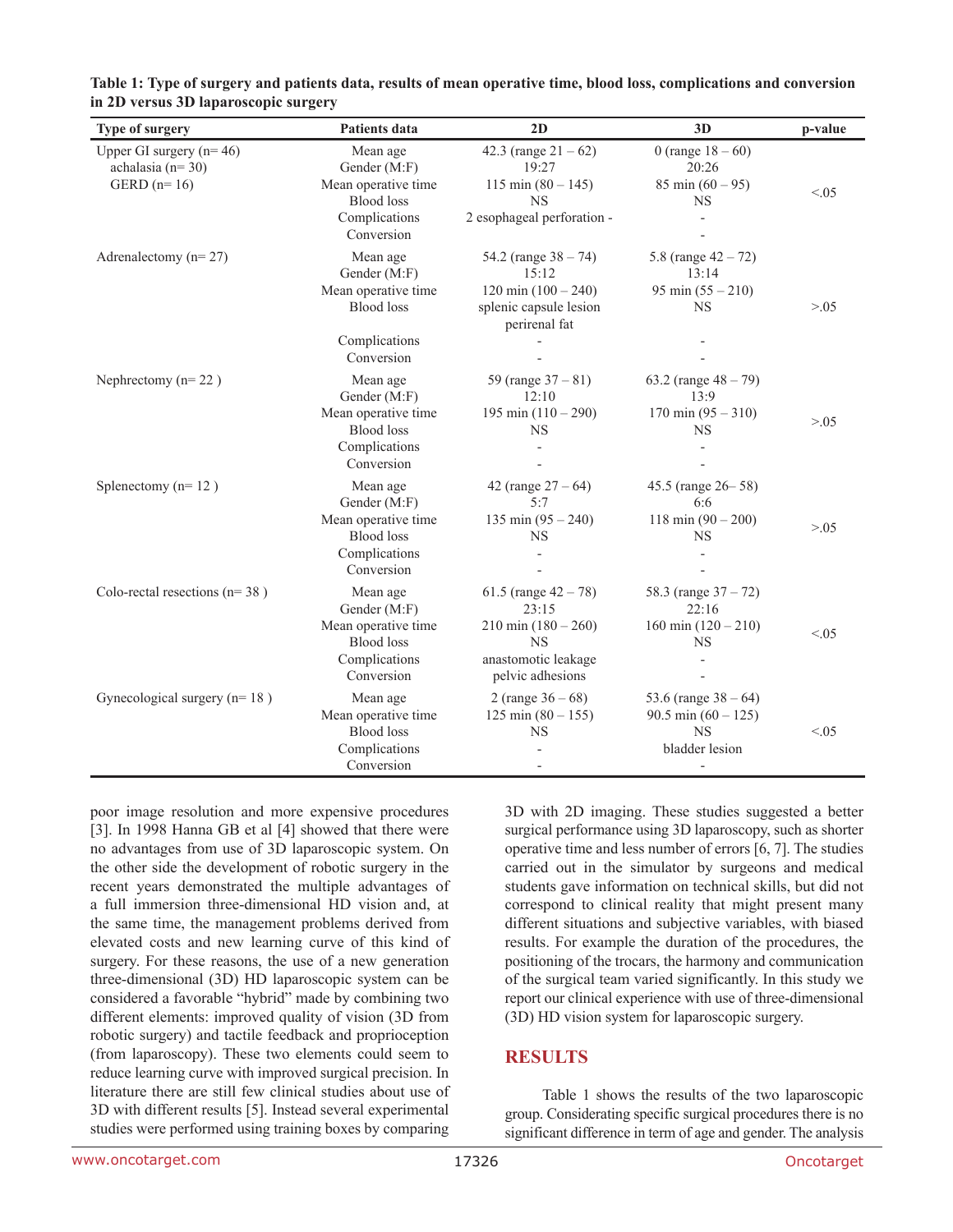| <b>Surgical team parameters</b>                     | <b>Mean Score after 2D group</b> | <b>Mean Score after 3D group</b> | p-value   |
|-----------------------------------------------------|----------------------------------|----------------------------------|-----------|
| Variables of surgical outcome <sup>a</sup>          |                                  |                                  |           |
| Precision                                           | 3.2 (range $2-4$ )               | 4.6 (range 3-5)                  | < 0.05    |
| Definition of planes                                | 3.0 (range $2-4$ )               | 4.8 (range $4-5$ )               | < 0.05    |
| Depth perception                                    | $2.5$ (range 1–4)                | 4.8 (range 4-5)                  | < 0.05    |
| Variables of surgical strain <sup>b</sup>           |                                  |                                  |           |
| Wrist and hand strain                               | 3.1 (range $2-4$ )               | $2.8$ (range $2-4$ )             | <b>NS</b> |
| Neck and back strain                                | $1.8$ (range 1-4)                | 1.6 (range $1-3$ )               | <b>NS</b> |
| Eye strain                                          | $2.8$ (range $2-4$ )             | 3.0 (range $2-4$ )               | <b>NS</b> |
| Dizziness and/or headache                           | 1                                | $1.6(1-2)$                       | <b>NS</b> |
| <b>Residents and medical students</b>               |                                  |                                  |           |
| Variables of surgical outcome <sup>a</sup>          |                                  |                                  |           |
| Precision                                           | $2.3$ (range $2-4$ )             | 4.8 (range 4-5)                  | < 0.05    |
| Definition of planes                                | 2.1 (range $2-3$ )               | $4.7$ (range $4-5$ )             | < 0.05    |
| Depth perception                                    | 1.8 (range 2-4)                  | 4.8 (range $4-5$ )               | < 0.05    |
| Variables of surgical strain <sup>b</sup>           |                                  |                                  |           |
| Wrist and hand strain                               |                                  |                                  |           |
| Neck and back strain                                |                                  |                                  |           |
| Eye strain                                          | 3.5 (range $2-4$ )               | 2.8 (range 2-4)                  | <b>NS</b> |
| Dizziness and/or headache                           | 1.4 (range $1-2$ )               | $1.8(1-3)$                       | < 0.05    |
| What is your interest for the surgery? <sup>c</sup> | 3.0 (range $1-5$ )               | 4.8 (range $2-5$ )               | < 0.05    |

| Table 2: Parameters of evaluation of surgical team, residents and medical students during live surgery sessions |  |  |  |
|-----------------------------------------------------------------------------------------------------------------|--|--|--|
|-----------------------------------------------------------------------------------------------------------------|--|--|--|

<sup>a</sup>Variables of surgical outcome: score  $1-5$ ;  $5 =$  excellent.

<sup>b</sup>Variables of surgical strain: score  $1-5$ ;  $1 =$  no strain.

c Question only for medical students.

of all the groups of diseases shows that the laparoscopic procedures performed with 3D technology have a shorter mean operative time than comparable 2D procedures. Really, statistical analysis demonstrates that there are no significant differences in terms of time for the procedures that do not require ligatures or intra-corporeal knotting such as adrenalectomy, nephrectomy and splenectomy. On the contrary, the differences become significant when we consider procedures that require complex tasks like antireflux surgery, treatment of achalasia, colo-rectal resection, gynecological surgery with in particular sacrocolpopexy. We observed no significant differences in terms of intraoperative bleeding and other complications. The rate of conversion is the same in the two groups.

Upper GI surgery: we have not registered any complication in the treatment of reflux disease. In two patients undergoing esophageal myotomy for achalasia with 2D technology occurred esophageal perforation intraoperatively repaired with sutures and without postoperative complications. There were no esophageal lesion in the 3D group.

Adrenal surgery: in 2D group we recorded an intraoperative bleeding from the splenic capsule lesion and in another case a diffuse bleeding from the perirenal fat. Both of these conditions have been treated during surgery without resulting in a significant increase in estimated blood loss and without conversion to open procedure. There were no postoperative complications in any of the two groups.

Renal surgery: as above described, we considered only the cases of radical nephrectomy. In these patients there were no intraoperative complications or bleeding. The longest duration procedure was a 3D laparoscopic left nephrectomy with simultaneous para-aortic and interaortocaval extented lymphadenectomy for repetitive lesion (40/46 nodes isolated with metastatic lesions). The only significant bleeding (loss of 3 g/dl of Hb) has occurred in the case of a bilateral nephrectomy for polycystic kidney with multifocal neoplasm but this case is excluded from this study (Table 2).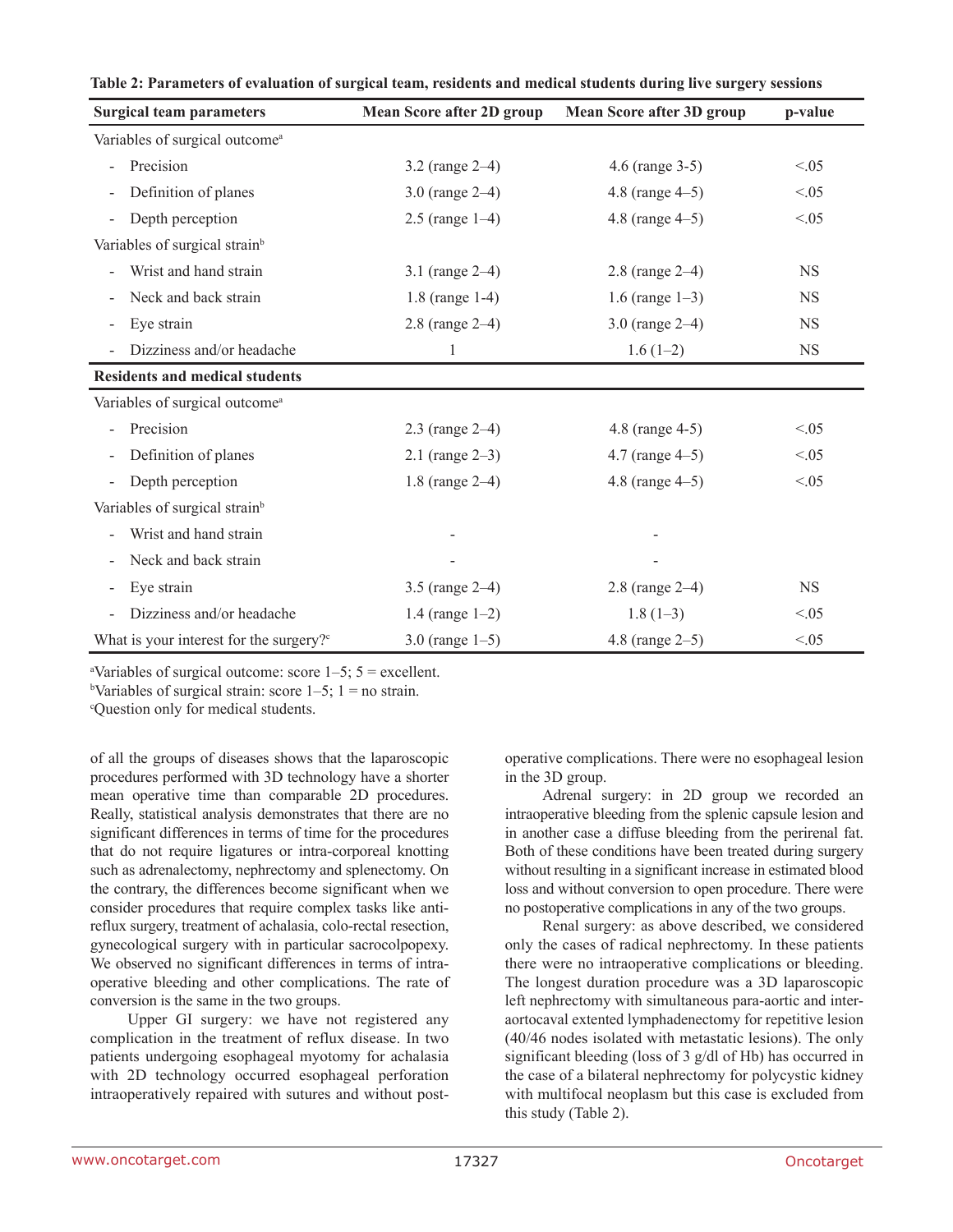Splenic surgery: No significant differences, none intra and postoperative complications.

Colo-rectal surgery: There were no intraoperative complications or significant bleeding in both group. In a case of rectal resection in 2D laparoscopic group we registered an anastomotic leakage in third POD treated conservatively with redo laparoscopic surgery, colic suture and packaging of lateral ileostomy. The subsequent postoperative course

was regular in absence of other complication. At followup of two years the patient is free from disease. The only case of conversion was due to an extensive pelvic adherence syndrome in a patient with previous hysterectomy with extented laparotomic incision.

Gynecological surgery: The only intraoperative complication was a bladder lesion in 3D laparoscopic group for endometrial cancer. Despite this drawback and



**Figure 1: Study design.** We considered 163 patients underwent to laparoscopic three-dimensional (3D) HD surgery. This prospective 3D-group was compared with a retrospective-prospective control 2D-group of patients who underwent the same surgical procedures between January 2010 and April 2017. The patients were selected at ratio 1:1, for every patient in 3D-group, a patient with the same characteristics and pathology was selected from 2D-group. We used random selection for patients. In the learning curve period from November 2012 to January 2013 we performed intensive basic laparoscopy (cholecystectomies and appendectomies) in order to familiarize with 3D system.

| Total 3D laparoscopic procedures | 228                               |
|----------------------------------|-----------------------------------|
| 3D laparoscopy selected patients | 163                               |
| Exclusion criteria               | basic laparoscopic procedures: 41 |
|                                  | urgency: $12$<br>۰                |
|                                  | other procedures: 12<br>-         |
|                                  |                                   |

**Figure 2: Patients treated with 3D laparoscopic surgery and exclusion criteria.**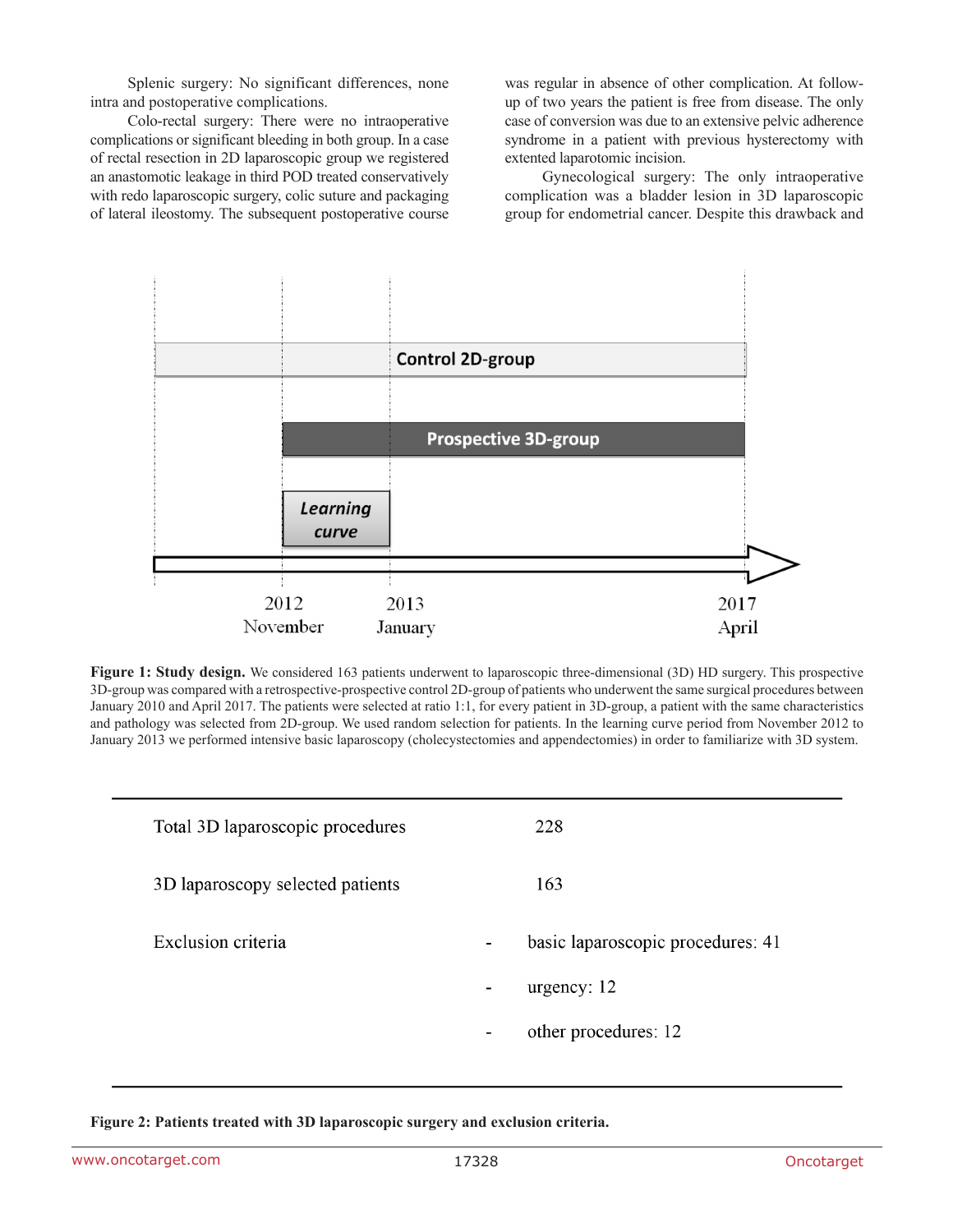the need for additional intracorporeal sutures the operative time was lower than 2D laparoscopic group anyway. We have not recorded other intra and post-operative complications.

The surgical team reported better depth perception with the 3D system and a subjective reduction in the visual and muscle fatigue with 3D technology rather than with traditional laparoscopy. These benefits were evident mainly for the longer duration and complex procedures. The same perception was confirmed by medical students and residents who attended the live surgery session. Also from the questionnaires is indicated a greater interest in surgical procedures when these were made with 3D technology. Only in 16 cases, always in different students that use three-dimensional vision for the first time, we registered negative effects of 3D vision like headache and dizziness because of the time necessary for adaption to the stereo effect [8, 9] (Table 2)

### **DISCUSSION**

Although the 3D technology, in the last years, has greatly improved the laparoscopic vision, it is not still the standard for this type of surgical approach. The three-dimensional view allows advanced performance in particular conditions, such as small and deep spaces (mediastinum, retro-esophageal space, adrenal loggia, pelvic space) and promotes performing complex surgical laparoscopic procedures as sutures and intracorporeal knotting. In literature there are still few studies on the application of 3D laparoscopic technology and most of these are based on data obtained in simulator or box trainer [6, 7, 10, 11]. This study has the advantage of applying 3D technology to the most frequent abdominal surgical procedures. We considered the primary endpoints: mean operative time, intraoperative complications, estimated blood loss and post-operative complications. These are objective quantitative parameters of better surgical precision. The results allow us to state that the 3D technology improves surgical performance with statistically significant differences just in the most complex cases. We also wanted to emphasize the subjective perception of the individual members of the surgical team by submitting a questionnaire to assess their degree of visual and physical strain obtaining favorable results for the three-dimensional vision. In our University Hospital we administered a modified questionnaire for measuring surgical outcome and personal interest of a total of different 30 residents and medical students during live surgery sessions: 3D laparoscopic vision increased interest for surgical procedures. Only in 16 cases, always in different students that used three-dimensional vision for the first time, we registered negative effects of 3D vision like headache and dizziness. These results can be explained partially by analyzing literature data that indicate inability to stereoscopic vision as a variable from 1% to 30% in the general population and 9.7% among surgeons [12, 13]. In addition, the use of laparoscopic 3D technology requires some technical attention respect to traditional 2D laparoscopy: in particular the optics should be as stable as possible, with small movements carried out slowly, and we should minimize the ambient lightness of the operating room to enhance the vision and contrast of the 3D monitor [14, 15]. In this study we did not take into consideration the levels of communication between the medical and technical staff in the operating room. It is possible in fact that reducing mean operative times obtained with 3D technology are due not only to a strictly surgical factor, related to the improved depth perception, but also to greater interaction between the different component of the surgical team. So, the questionnaires administered to resident and medical students could be extended to anesthesiologists and nursing team. Our aim for the future will be to investigate this "indirect" aspect of the use of the 3D vision system. We have already started to collect data about physical and mental stress of the surgeon by periodically recording of the heart rate and blood pressure while performing the surgical procedure.

### **MATERIALS AND METHODS**

Between January 2013 and April 2017 a prospective cohort study was conducted at the Department of General and Emergency Surgery of the University Hospital Policlinico "P. Giaccone" of Palermo. We considered 163 patients who underwent to laparoscopic three-dimensional (3D) HD surgery for various indications. This 3D-group was compared to a retrospective-prospective control group of patients who underwent the same surgical procedures between January 2010 and April 2017 (2D-group). We used random selection for patients. All surgical procedures were performed by the same surgical team in order to attenuate the effect of learning curve and to obtain a standard technique.

The 2D imaging system consisted of KARL STORZ 2D/HD system equipped with a 30° direction of view and 10 mm diameter laparoscope and the 3D imaging system was KARL STORZ 3D Camera System (Karl Storz, Tuttlingen, Germany) equipped with a 0° and 30° direction of view and 10 mm diameter laparoscope and a 3D camera control unit for the transmission of 3D signals to a HD 3D monitor.

#### **Patients selection**

The patients were selected at ratio 1:1, i.e., for every patient in 3D-group, a patient with the same characteristics and pathology was selected from 2D-group. This is a retrospective selection so we used the last procedures made with two-dimensional (2D) HD laparoscopic system. We used 3D system for the first time in November 2012 for laparoscopic cholecystectomy and appendectomy and,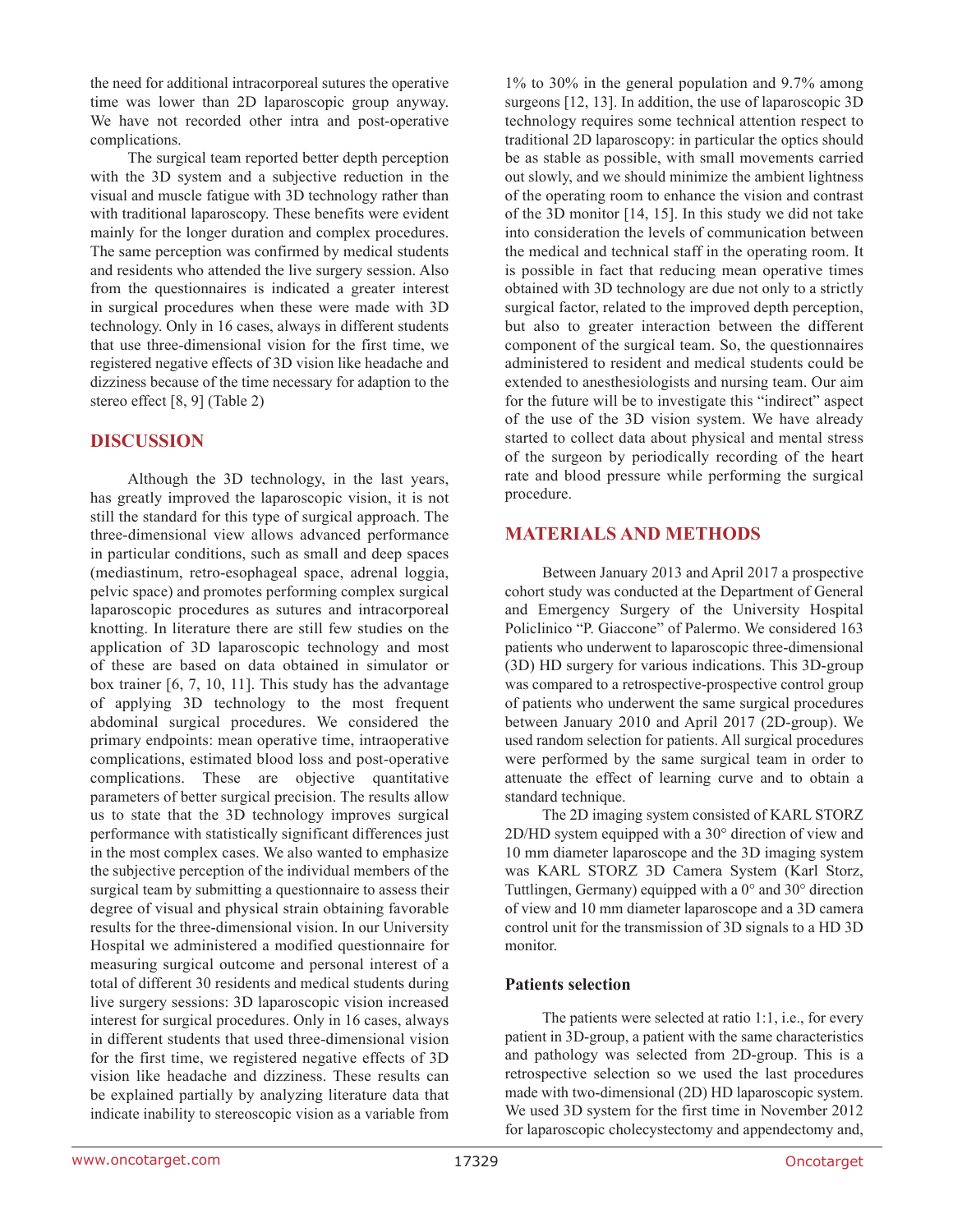in the last four years, we carried out upper GI surgery, colo-rectal resections, adrenalectomy, radical and sparing renal surgery, splenectomies, gynecological surgery (Figure 1).

The variety of surgical operations could result in bias related to the heterogeneity of procedures therefore we identify three groups:

- 1. Basic Laparoscopy: 28 cholecystectomies and 13 appendectomies [16, 17]. They were made at the beginning of our experience and are part of the learning curve. They are not taken into account in this study. Before starting the study the surgeon and the entire surgical team familiarized with 3D system.
- 2. Advanced Laparoscopy that does not require specialized skills such as suturing, intra-corporeal knotting or other difficult surgical tasks. In this group we consider adrenalectomies, radical renal surgery and splenectomies.
- 3. Advanced Laparoscopy that needs specific laparoscopic skills such as suturing, intra-corporeal knotting and intestinal anastomosis. In this group we consider functional Upper GI surgery (esophageal achalasia and anti-reflux surgery), colo-rectal resections, gynecological surgery.

In addition to the basic laparoscopy we also excluded from 3D-group no standardized procedures such as nephron-sparing surgery (6 cases) and bilateral nephrectomy con polycystic kidney (2 cases), a case of splenectomy with en bloc resection of gastric fundus and diaphragmatic surface, a case of laparoscopic resection of epiphrenic esophageal diverticulum, a case of anterior resection of the rectum with trans-anal TME (TaTME), one laparoscopic posterior mesh rectopexy for prolapse, and urgent surgical procedures like three gastric perforation, five stenotic colonic neoplasms, two perforated diverticulitis, one splenectomy for trauma and a right nephrectomy for large bleeding angiomyolipoma [18, 19] (Figure 2). In the retrospective 2D-group we use the same exclusion criteria.

#### **Surgical technique**

In both two groups we used the same standard surgical technique. In all cases we used Veress needle to induce pneumoperitoneum.

Functional Upper GI surgery: Patients were placed on the operating table in the reverse Trendelemburg position with legs apart and slightly bent (the classic French position). Five trocars were positioned for this kind of surgery. In treatment of achalasia the esophagus gastric junction access was created from left to right side with sectioning of the phrenoesophageal membrane. We prepared the distal esophagus on the anterior wall. We did not prepare the posterior wall. The myotomy began on the esophagus and proceeded towards above 4-6 cm, before passing to the gastric side for another 2 cm. A 180° Dor fundoplication was performed for the dual purpose of controlling gastroesophageal reflux and protecting the esophageal submucosa [20, 21]. In the treatment of reflux disease left and right crura were exposed and a retroesophageal window was created. After correct and complete diaphragmatic pillars exposition we given nonassorbable suture to primary closure of the esophageal hiatus. In our experience we used also a Gore Bio-A Tissue reinforcement adsorbable mesh with a "U" shape to reinforce hiatoplasty [22]. In the end a Nissen fundoplication was realized with a wrap of 2 cm long.

Laparoscopic adrenalectomies: Were performed by a transperitoneal flank approach in the lateral decubitus position with an inclination of 50-60° relative to the operating table which is broken to extend the space between the last rib and the iliac crest. For right adrenalectomy we used four trocars in the right subcostal region. The right lobe of the liver is mobilized by division of triangular ligament. Tissue dissection along the lateral border of the inferior vena cava allowed the identification of the short adrenal vein which was clipped and divided. For left-side resection we positioned three trocars in the left subcostal region. We divided splenocolic and splenophrenic ligament. The spleen and pancreatic tail were rotated medially. The peritoneal dissection was performed until the left renal vein is reached. We used also diaphragmatic vein like landmarks for adrenal vein which was clipped and divided [23–30].

Laparoscopic nephrectomy: We used the same approach of adrenal surgery. In right nephrectomy tissue dissection along the lateral border of the inferior vena cava allowed the identification of the renal vein and posterior renal artery. In left renal surgery, after spleno-pancreatic mobilization, we found renal vein from gonadic vessel. The artery is always posterior in our experience [31].

Laparoscopic splenectomy: Was conducted using lateral approach and four trocars in subcostal region. Then mobilization of the splenic flexure of the colon we opened gastrosplenic ligament to indentify and dissect splenic artery and splenic vein. The short gastric vessels are divided with harmonic scalpel. The next step was progressive mobilization of the spleen by division of the posterior and superolateral peritoneal attachments.

Colo-rectal resections: The patient was placed on the operating table in the Trendelemburg position with leg apart. We performed right hemicolectomies with intra-corporeal anastomosis, left hemicolectomies and rectal resections. In right hemicolectomy we used a 10 mm trocar for laparoscope in left peri-umbilical region and other three trocars rispectively in left upper and lower quadrant (5 mm) and in sovra-pubic region (12 mm) for endo-stapler. We started with the identification of the ileum-colic vessels. Later we made the preparation of the last ileal loop and the colo-epiploic detachment. We performed a side to side intracorporeal anastomosis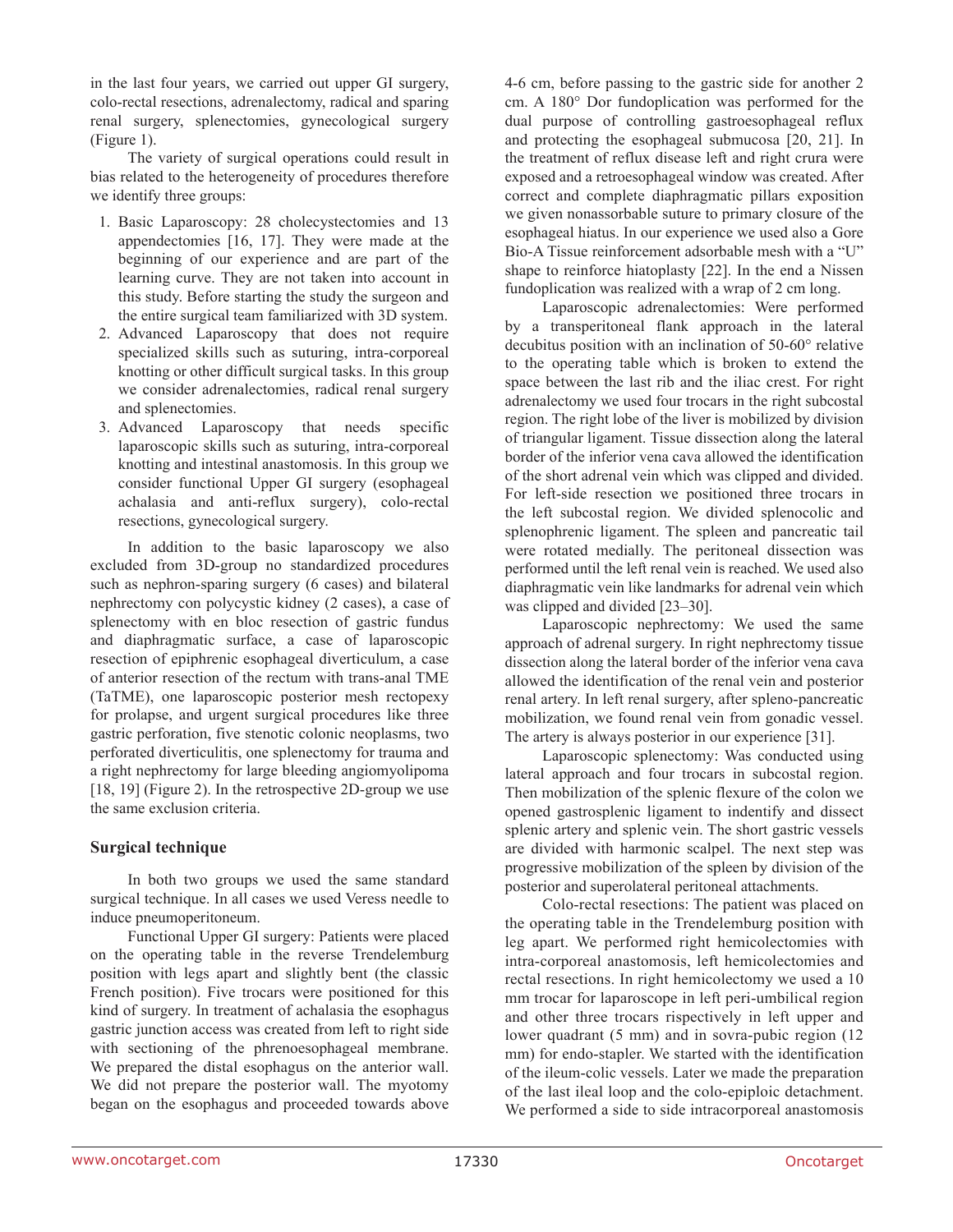with endo-stapler and a continous riassorbable suture with intra-corporeal knotting. In left hemicolectomies and rectal cancer resections we used optical trocar in the right peri-umbilical region and other three trocars in the right iliac fossa (12 mm for endo-stapler), in the right upper quadrant and left flank (5 mm) The surgical technique used involved the initial colo-epiploic detachment. Then we proceeded with isolation of inferior mesenteric vein by disconnecting the plan between Toldt and Geroata fascia. So we clipped and divided inferior mesenteric artery. For anterior resection of the rectum approach to mesorectum with running TME began on the back plane and then to the sides and front. We have always realized an intra-corporeal end-to-end colorectal anastomosis.

Gynecological surgery: We placed the patients in dorsal lithotomy and steep Trendelenburg position. Clermont-Ferrand uterine manipulator (Karl Storz, Tuttlingen, Germany) was routinely used for adequate pelvic exposure with a 10-mm trocar positioned at the umbilicus for the camera and other three trocars at each lower abdominal quadrant and in sovrapubic area. Laparoscopic hystero-salpingooophorectomy with bilateral pelvic lymph node dissection was performed in selected patients with stage I endometrial cancer. Lymph nodes were removed transvaginally altoghether after the completion of hysterectomy without spillage into the trocars or in the peritoneal cavity [32]. In patient with symptomatic apical prolapse we performed laparoscopic sacrocolpopexy. The process began with the identification of the promontory of the sacrum with opening of posterior peritoneum until rectum region. We dissected the rectovaginal space to facilitate posterior access to the levator ani. Then we placed a non-absorbable Y polypropylene mesh, with prolene 2-0. The two branches of the Y mesh were attached to the anterior and posterior vagina walls with prolene 2-0. Then the long branch of the mesh was fixed to the sacral promontory with one or two non-absorbable sutures. Laparoscopic sacrocolpopexy is an advaced technical procedure that needs specific laparoscopic skills such as suturing, intracorporeal knotting and prosthesis position [33].

#### **Evaluation of surgical outcome**

In this study we analyzed the use of threedimensional (3D) HD vision system in the Advanced Laparoscopic surgery for some reasons:

- particular deep location or small spaces such us renal and adrenal loggia, pelvic space and retroesophageal window or anterior and posterior mediastinum with theoretical maximum advantage of a 3D system;
- surgical technique that request specific advanced laparoscopic skills such as suturing, intra-corporeal knotting and intestinal anastomosis.

We considered like primary end-points operative time, intraoperative estimated blood loss and other intraoperative complications, conversion rate [34]. These parameters are direct objective signs of surgical precision. In this case differences between the two groups for variable were determined by  $x^2$  exact test and Student *t* test. Statistical significance was considered P <0.05. we did not evaluate hemodynamics and psycomental stress parameters of the surgeon [35]. We registered postoperative complication. None of the complications could be assigned specifically to 3D visualization. We instead considered also other subjective variables with use of a questionnaire for surgical team with the scope of evaluate quality of depth perception and surgical strain. The variables analyzed for surgical outcome were: precision, definition of planes, stereopsis and depth perception. The variables for surgical strain were: wrist and hand strain, back strain, neck strain and eye strain [36]. In our University Hospital we also administered a modified questionnaire for measuring surgical outcome and personal interest of a total of different 30 residents and medical students during live surgery sessions [37].

### **CONCLUSIONS**

The use of 3D laparoscopic technology is today an extraordinary innovation in clinical practice, especially during the execution of the most complex procedures. Despite these assumptions, the instrumentation is still not widespread, mostly used in high volume centers. Precisely for this reason the studies in literature are few and mainly limited to the evaluation of the surgical skills to the simulator. This study, along with a few others, aims to evaluate the actual benefits of the 3D laparoscopic system not limiting it to the execution of single surgical tasks, but integrating it in clinical practice. For this reason we analyzed several surgical procedures that required different knowledge and manual skills and we involved different medical "extraneous" figures (medical students, postgraduate resident, endocrinologists, radiologists, gastroenterologists). The analysis performed shows an objective and subjective benefit of using this technology, but further studies are needed to validate the results.

## **CONFLICTS OF INTEREST**

The authors declare no conflicts of interest.

#### **REFERENCES**

1. Lusch A, Bucur PL, Menhadji AD, Okhunov Z, Liss MA, Perez-Lanzac A, McDougall EM, Landman J. Evaluation of the impact of three-dimensional vision on laparoscopic performance. J Endourol. 2014; 28:261–66. [https://doi.](https://doi.org/10.1089/end.2013.0344) [org/10.1089/end.2013.0344](https://doi.org/10.1089/end.2013.0344).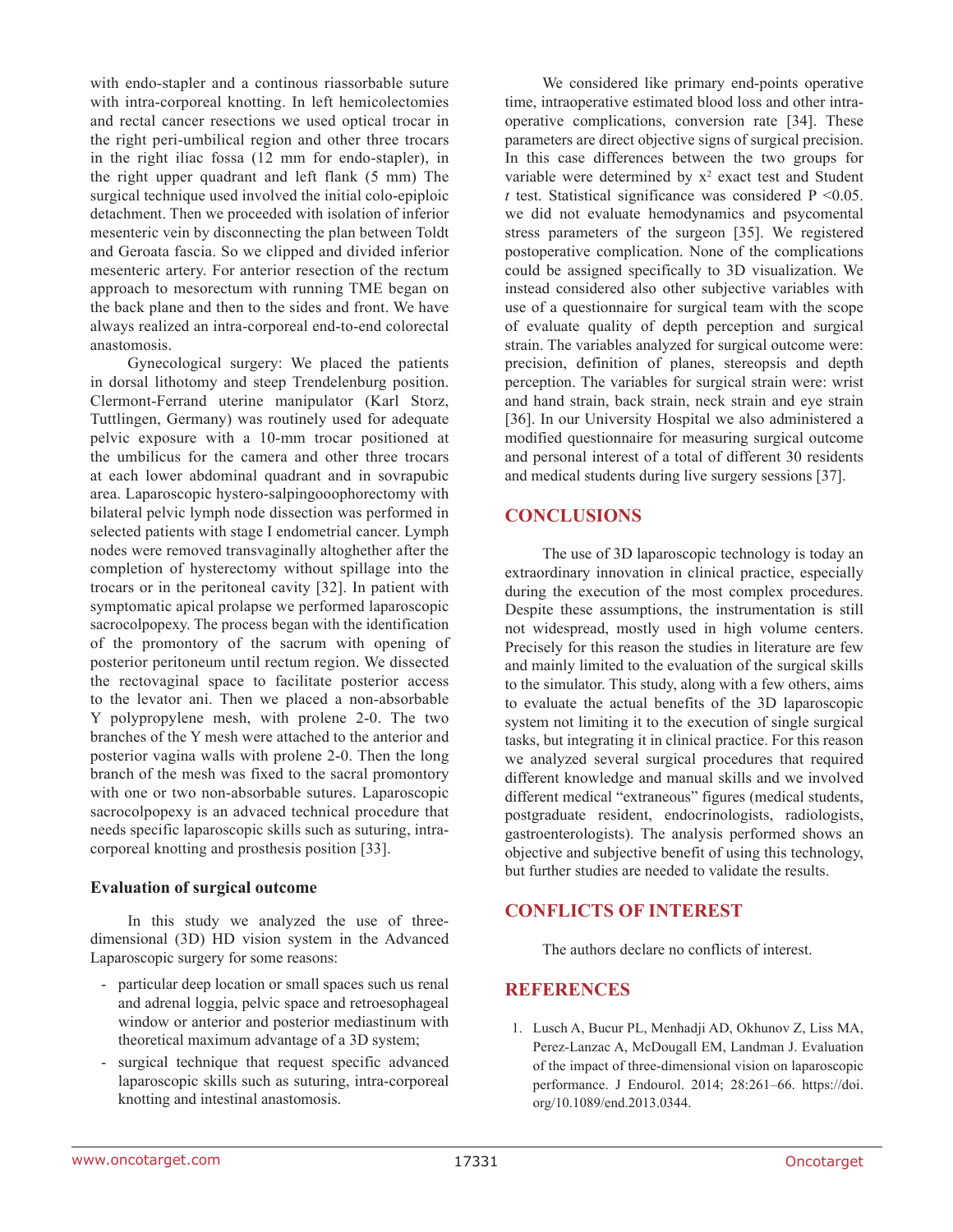- 2. Buchs NC, Morel P. Three-dimensional laparoscopy: a new tool in the surgeon's armamentarium. Surg Technol Int. 2013; 23:19–22.
- 3. Reynolds W Jr. The first laparoscopic cholecystectomy. JSLS. 2001; 5:89–94.
- 4. Hanna GB, Shimi SM, Cuschieri A. Randomised study of influence of two-dimensional versus three-dimensional imaging on performance of laparoscopic cholecystectomy. Lancet. 1998; 351:248–51. [https://doi.org/10.1016/](https://doi.org/10.1016/S0140-6736) [S0140-6736](https://doi.org/10.1016/S0140-6736)(97)08005-7.
- 5. Sørensen SM, Savran MM, Konge L, Bjerrum F. Threedimensional versus two-dimensional vision in laparoscopy: a systematic review. Surg Endosc. 2016; 30:11–23. [https://](https://doi.org/10.1007/s00464-015-4189-7) [doi.org/10.1007/s00464-015-4189-7.](https://doi.org/10.1007/s00464-015-4189-7)
- 6. Usta TA, Ozkaynak A, Kovalak E, Ergul E, Naki MM, Kaya E. An assessment of the new generation three-dimensional high definition laparoscopic vision system on surgical skills: a randomized prospective study. Surg Endosc. 2015; 29:2305–13. <https://doi.org/10.1007/s00464-014-3949-0>.
- 7. Votanopoulos K, Brunicardi FC, Thornby J, Bellows CF. Impact of three-dimensional vision in laparoscopic training. World J Surg. 2008; 32:110–18. [https://doi.org/10.1007/](https://doi.org/10.1007/s00268-007-9253-6) [s00268-007-9253-6.](https://doi.org/10.1007/s00268-007-9253-6)
- 8. Smith R, Schwab K, Day A, Rockall T, Ballard K, Bailey M, Jourdan I. Effect of passive polarizing three-dimensional displays on surgical performance for experienced laparoscopic surgeons. Br J Surg. 2014; 101:1453–59. [https://doi.org/10.1002/bjs.9601.](https://doi.org/10.1002/bjs.9601)
- 9. Sahu D, Mathew MJ, Reddy PK. 3D Laparoscopy Help or Hype; Initial Experience of A Tertiary Health Centre. J Clin Diagn Res. 2014; 8:NC01–3. [https://doi.org/10.7860/](https://doi.org/10.7860/JCDR/2014/8234.4543) [JCDR/2014/8234.4543](https://doi.org/10.7860/JCDR/2014/8234.4543).
- 10. Tanagho YS, Andriole GL, Paradis AG, Madison KM, Sandhu GS, Varela JE, Benway BM. 2D versus 3D visualization: impact on laparoscopic proficiency using the fundamentals of laparoscopic surgery skill set. J Laparoendosc Adv Surg Tech A. 2012; 22:865–70. [https://](https://doi.org/10.1089/lap.2012.0220) [doi.org/10.1089/lap.2012.0220](https://doi.org/10.1089/lap.2012.0220).
- 11. Mistry M, Roach VA, Wilson TD. Application of stereoscopic visualization on surgical skill acquisition in novices. J Surg Educ. 2013; 70:563–70. [https://doi.](https://doi.org/10.1016/j.jsurg.2013.04.006) [org/10.1016/j.jsurg.2013.04.006.](https://doi.org/10.1016/j.jsurg.2013.04.006)
- 12. Bosten JM, Goodbourn PT, Lawrance-Owen AJ, Bargary G, Hogg RE, Mollon JD. A population study of binocular function. Vision Res. 2015; 110:34–50. [https://doi.](https://doi.org/10.1016/j.visres.2015.02.017) [org/10.1016/j.visres.2015.02.017](https://doi.org/10.1016/j.visres.2015.02.017).
- 13. Bohr I, Read JC. Stereoacuity with Frisby and revised FD2 stereo tests. PLoS One. 2013; 8:e82999. [https://doi.](https://doi.org/10.1371/journal.pone.0082999) [org/10.1371/journal.pone.0082999](https://doi.org/10.1371/journal.pone.0082999).
- 14. Kunert W, Storz P, Kirschniak A. For 3D laparoscopy: a step toward advanced surgical navigation: how to get maximum benefit from 3D vision. Surg Endosc. 2013; 27:696–99. [https://doi.org/10.1007/s00464-012-2468-0.](https://doi.org/10.1007/s00464-012-2468-0)
- 15. Mendiburu B. 3D movie making: stereoscopic digital cinema from script to screen. 1st ed. Taylor & Francis group, Oxford UK. 2009.
- 16. Agrusa A, Romano G, Frazzetta G, Chianetta D, Sorce V, Di Buono G, Gulotta G. Role and outcomes of laparoscopic cholecystectomy in the elderly. Int J Surg. 2014 (Suppl 2); 12:S37–39. [https://doi.org/10.1016/j.ijsu.2014.08.385.](https://doi.org/10.1016/j.ijsu.2014.08.385)
- 17. Agrusa A, Romano G, Di Buono G, Frazzetta G, Chianetta D, Sorce V, Billone V, Cucinella G, Gulotta G. Acute appendicitis and endometriosis: retrospective analysis in emergency setting. GIOG. 2013; 35:728–32.
- 18. Agrusa A, Frazzetta G, Chianetta D, Di Giovanni S, Gulotta L, Di Buno G, Sorce V, Romano G, Gulotta G. "Relaparoscopic" management of surgical complications: The experience of an Emergency Center. Surg Endosc. 2016; 30:2804–10. [https://doi.org/10.1007/](https://doi.org/10.1007/s00464-015-4558-2) [s00464-015-4558-2](https://doi.org/10.1007/s00464-015-4558-2).
- 19. Agrusa A, Romano G, Chianetta D, De Vita G, Frazzetta G, Di Buono G, Sorce V, Gulotta G. Right diaphragmatic injury and lacerated liver during a penetrating abdominal trauma: case report and brief literature review. World J Emerg Surg. 2014; 9:33. [https://doi.org/10.1186/1749-7922-9-33.](https://doi.org/10.1186/1749-7922-9-33)
- 20. Agrusa A, Romano G, Bonventre S, Salamone G, Cocorullo G, Gulotta G. Laparoscopic treatment for esophageal achalasia: experience at a single center. G Chir. 2013; 34:220–23.
- 21. Agrusa A, Romano G, Frazzetta G, De Vita G, Chianetta D, Di Buono G, Di Giovanni S, Sorce V, Gulotta G. Achalasia Secondary to Submucosal Invasion by Poorly Differentiated Adenocarcinoma of the Cardia, Siewert II: Consideration on Preoperative Workup. Case Rep Surg. 2014; 2014:654917. [https://doi.org/10.1155/2014/654917.](https://doi.org/10.1155/2014/654917)
- 22. Agrusa A, Romano G, Frazzetta G, De Vita G, Di Giovanni S, Chianetta D, Di Buono G, Sorce V, Gulotta G. Hiatal hernia repair with gore bio-a tissue reinforcement: our experience. Case Rep Surg. 2014; 2014:851278. [https://](https://doi.org/10.1155/2014/851278) [doi.org/10.1155/2014/851278.](https://doi.org/10.1155/2014/851278) Erratum in: Corrigendum to "Hiatal Hernia Repair with Gore Bio-A Tissue Reinforcement: Our Experience". [Case Rep Surg. 2015].
- 23. Romano G, Agrusa A, Chianetta D, Frazzetta G, Sorce V, Di Buono G, Gulotta G. Laparoscopic management of adrenal tumors: a four-years experience in a single center. Minerva Chir. 2014; 69:125–29.
- 24. Agrusa A, Romano G, De Vita G, Frazzetta G, Chianetta D, Di Buono G, Gulotta G. Adrenal gunshot wound: laparoscopic approach. Report of a case. Int J Surg Case Rep. 2014; 5:70–72. [https://doi.org/10.1016/j.](https://doi.org/10.1016/j.ijscr.2013.12.020) [ijscr.2013.12.020.](https://doi.org/10.1016/j.ijscr.2013.12.020)
- 25. Agrusa A, Romano G, Frazzetta G, Chianetta D, Sorce V, Di Buono G, Gulotta G. Laparoscopic adrenalectomy for large adrenal masses: single team experience. Int J Surg. 2014 (Suppl 1); 12:S72–74. [https://doi.org/10.1016/j.](https://doi.org/10.1016/j.ijsu.2014.05.050) [ijsu.2014.05.050.](https://doi.org/10.1016/j.ijsu.2014.05.050)
- 26. Agrusa A, Romano G, Salamone G, Orlando E, Di Buono G, Chianetta D, Sorce V, Gulotta L, Galia M, Gulotta G. Large